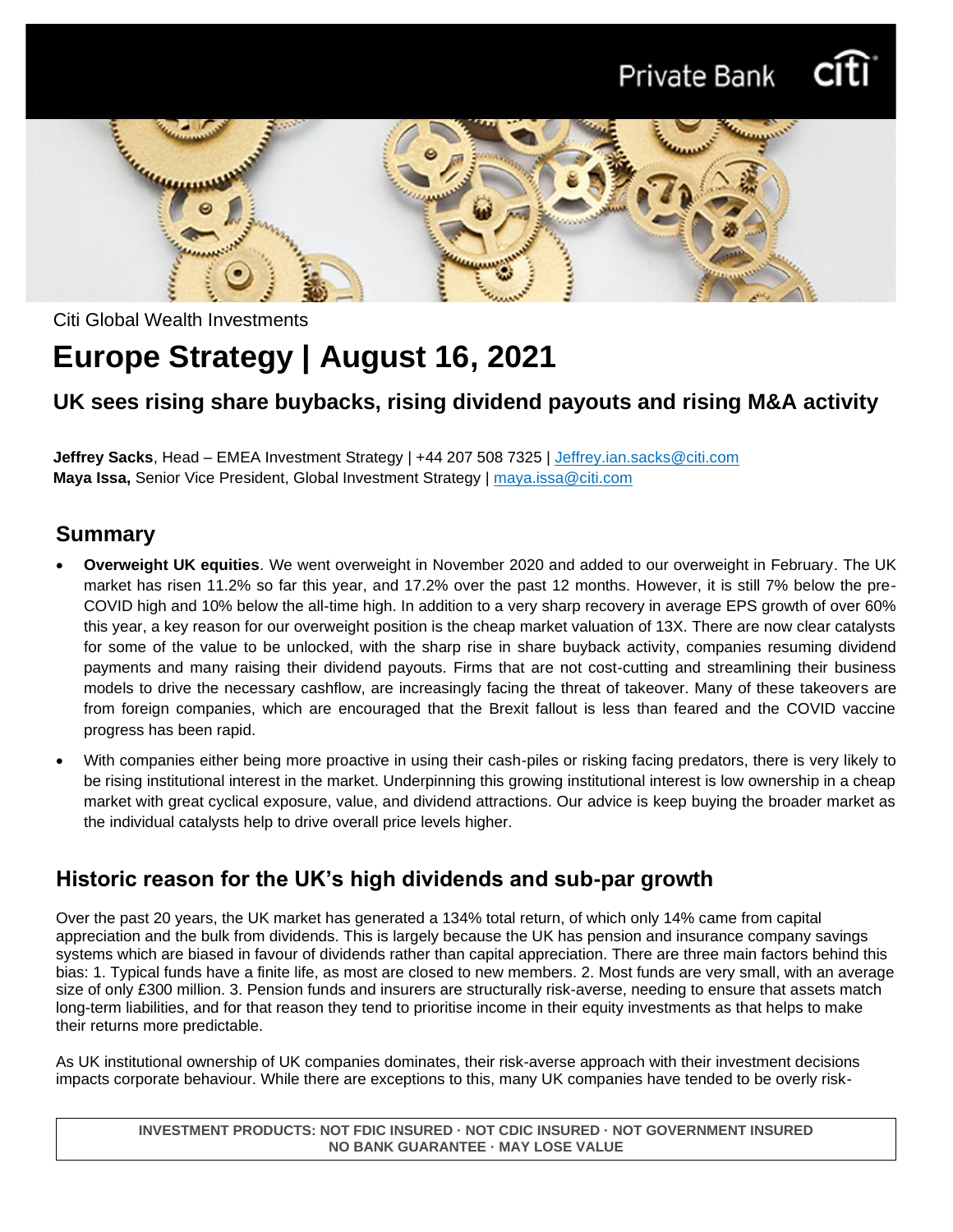averse, in that way reflecting the aims of their institutional owners. This at times has favoured incremental projects not game-changing strategic shifts into disruptive technologies. It partly explains why the UK has had so little listed company exposure to the booming technology sector over the past decades. Therefore, the institutional bias has led to many years of over-distribution and also sub-par growth. Globally exposed successful UK growth companies like Dyson and Ineos have remained private, and many smaller growth companies, especially in the technology sector, have gone public in the US market instead of the UK market.

### **The Brexit and COVID impacts on growth and dividends**

The decision to leave the EU in mid-May 2016 had a significant negative impact ahead of the UK's final departure at the end of 2020. Domestic companies slowed their investment and capex plans, given the high level of uncertainty about the terms of the eventual withdrawal. Overseas investment into the UK slowed for the same reason, with the added reason of domestic political uncertainty which led to three prime ministers, a hung parliament, and a disunited cabinet. Consumer spending was held back despite the low interest rate environment.

The early stages of COVID then had a disproportionate negative impact on the UK economy, as the services sector (80% of UK output) collapsed in the face of the huge supply and demand shocks. In addition, the pandemic containment plan was unsuccessful in the early stages. The economy suffered the worst recession in 300 years, falling by almost 10% during 2020, even after a 4th quarter pickup – **figure 1**. Most companies faced immediate cashflow pressures, leading to dividends being cancelled, postponed, or reduced.

The pressures on growth and dividends were reflected in the stock market. UK equities fell in relative terms for five years, and the valuation multiple fell to as low as 12X prospective earnings – **figure 2.** In absolute terms, the FTSE 100 now still trades at a cheap multiple of 13X versus 23X for the MSCI World Index.

**Figure 1: UK GDP YoY change Figure 2: UK market is cheap in absolute and relative** 



Source:Haver and Bloomberg as of July 28, 2021. Indices are unmanaged. An investor cannot invest directly in an index. They are shown for illustrative purposes only and do not represent the performance of any specific investment. Index returns do not include any expenses, fees or sales charges, which would lower performance. For illustrative purposes only. Past performance is no guarantee of future results. Real results may vary.

### **The Global Investment Committee moves overweight UK equities in November 2020**

Even before the EU trade deal and the vaccine progress were announced, the UK market was clearly oversold, underowned, and undervalued. The FTSE 100 index has over 60% in cyclicals, so offered significant exposure to the sharp economic rebound from the autumn 2020 lows. Average EPS growth this year is likely to be over 60%. However, the market is only up 11.2% so far this year and is still 7% below its pre-COVID high. As the pace of the economic upturn and the EPS growth upturn slows, significant further gains and further unlocking of value needs catalysts. Fortunately, these catalysts are increasingly visible at the company level, with signs of more proactive activity, some of which is proactive and some of which is reactive to corporate predators.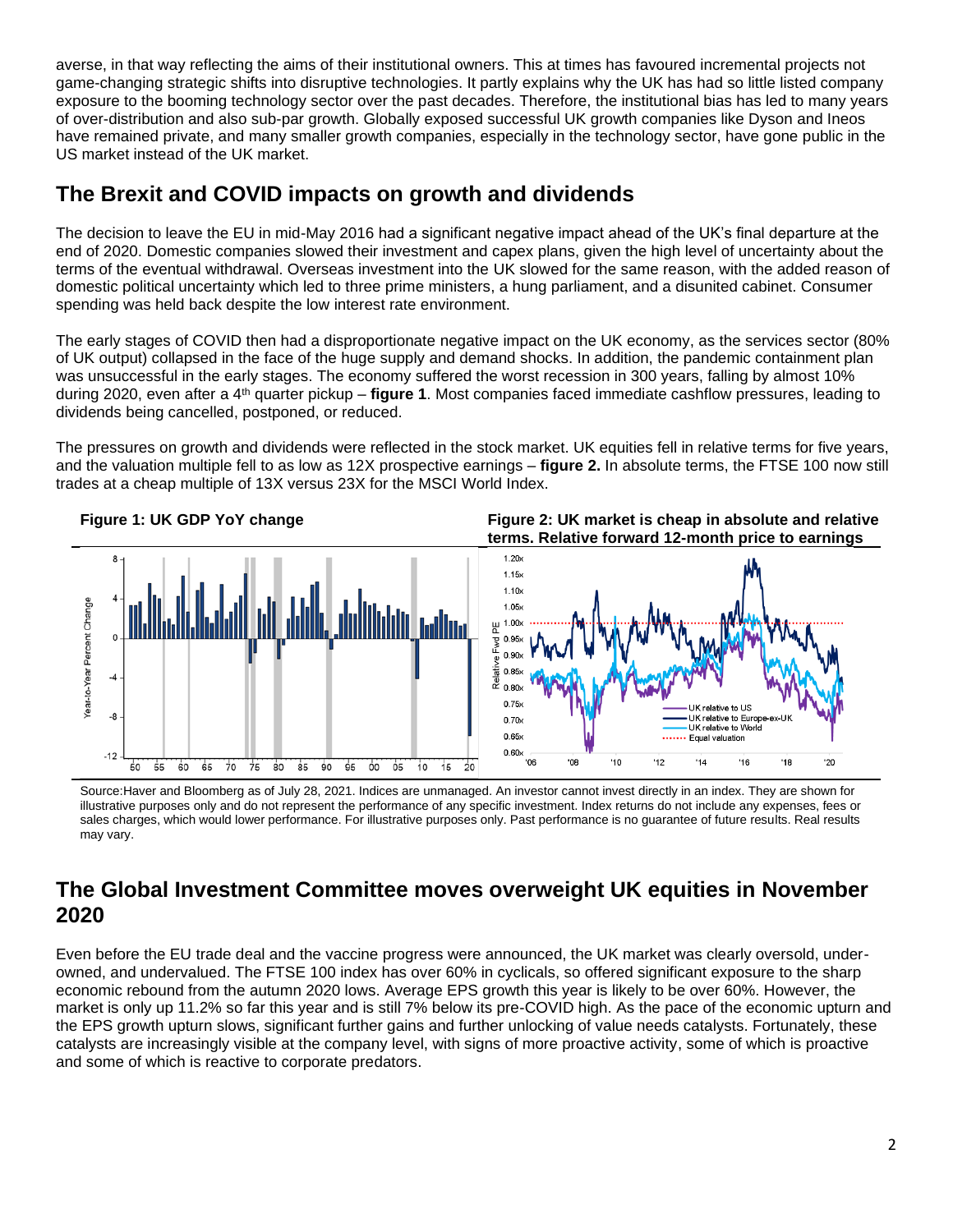## **Rising UK corporate cashflows support dividends and buybacks**

There are two trends gathering momentum and both are uses of rising cashflows. Firstly, there are more companies resuming dividend payments, and in many cases, raising their dividend payout ratios. Secondly, many companies are now looking to raise their returns on equity through share buybacks. They are taking these actions in order to bolster their share prices, by offering more dividends, or more growth, sometimes both. The two most undervalued sectors – banks and energy – are leading the way.

Banks: In the early stages of the COVID recession in March 2020 last year, the UK Prudential Regulation Authority (PRA), the financial services regulator, barred banks from paying dividends. However, it is now relaxing that regulation. Lloyds Bank recently restored their dividend. The Royal Bank of Scotland Group went further in announcing that £3bn would be returned to shareholders through dividends and share buybacks. As well as the PRA relaxation, the banks are being helped by the stronger economy, which is supporting loan growth and widening margins.

Energy: The firmer oil price has been supportive for cashflows and higher shareholder payouts. Shell recently raised its dividend by 38% from the previous quarter. BP posted \$2.4 billion surplus cashflow in the first half of this year, reduced its debt below its \$35bn target, and announced a \$1.4 billion buyback. BP's dividend was raised by 4%, and management stated that if the oil price remains at or above \$60/barrel then it would look to make share buybacks of \$1 billion a quarter and raise its dividend by 4% annually until 2025.

The trend towards higher payouts is broadening. Miners are seeing strong commodity demand especially for iron ore and copper. As a result, Anglo-American announced a share buyback and RTZ announced a record dividend payout. Diageo, the largest whisky producer in the world, recently raised its dividend by 5%. BAT has grown its dividend every year since 1999 and will do so again this year. The London Stock Exchange raised its dividend by 7%, integrating Refinitiv the financial data group which they bought for \$27 billion, which led to significant cost-cutting.

There are also more "special dividends" being announced. These are one-off bonuses to shareholders. The dividend monitoring company Link Group calculate that £1.4 billion of special dividends were paid during the first half of this year by UK listed companies, much greater than during the whole of 2020. Momentum is high, with Link expecting £12 billion for the full year. The special dividends are often bigger than regular dividends and sometimes amount to 20% or more of a company's share price. Some of these are paid by mining companies like Rio Tinto – which has paid two special dividends so far this year – as a result of booming commodity prices. Other dividends like that of insurer Admiral, retailer Tesco, and water company Pennon, result from surplus cashflow with very limited investment and acquisition opportunities in their mature sectors.

### **Rising UK corporate investment intentions**

In aggregate AJ Bell has estimated that FTSE 100 dividends will grow by 25% this year to £67.9 billion, giving an average yield of 3.7%, with dividend cover up to 1.83W which is the highest since 2014. While dividends are the tangible return from equity ownership, excessive cash return to investors can lead to cuts in investment, which ultimately lowers longterm profitability. So, it is extremely encouraging that even as dividend payments resume and many payouts rise, along with a spate of share buybacks, the corporate sector is showing increasing confidence to invest in several recent surveys. The Deloitte CFO survey showed 71% of chief financial officers plan to raise UK investment in the next 12 months. The recent Confederation of British Industry (CBI) survey showed strong investment intentions from both manufacturers and retailers. The Accenture-IHS Markit survey of the UK business outlook showed the highest level of capital expenditure this year compared with the last 6 years. The UK-US Trade Association found that more than half of 600 US companies with UK operations planned to raise their UK investment in the coming months, and one-third of them showed strongly rising confidence in the UK outlook.

The rising investment intentions are partly based upon Brexit being less problematic than anticipated, plus the great government vaccine development, procurement and rollout programme. Companies are seeing this being reflected in a consumer demand pickup. The jobs market is strong, and low interest rates are encouraging much mortgage fixing which is helping drive the property sector. What is more, there are unplanned COVID-savings equating to around 10% of GDP, which will be partly spent on consumer goods – **figures 3 and 4.**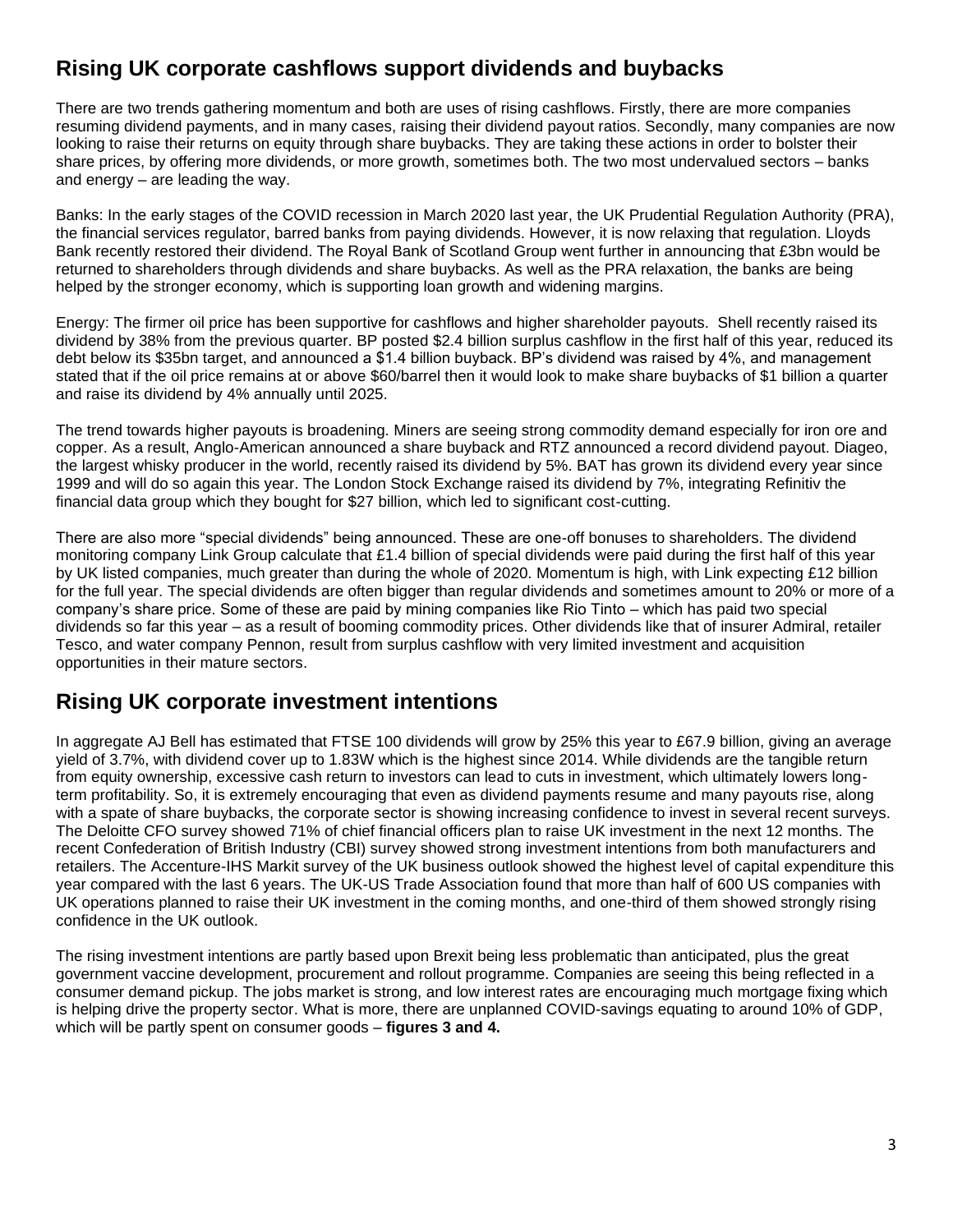**Figure 3: UK consumer confidence picking up Figure 4: Rebounding UK house prices**



Source: Bloomberg as of July 28, 2021. Indices are unmanaged. An investor cannot invest directly in an index. They are shown for illustrative purposes only and do not represent the performance of any specific investment. Index returns do not include any expenses, fees or sales charges, which would lower performance. For illustrative purposes only. Past performance is no guarantee of future results. Real results may vary.

### **Rising level of UK corporate mergers and disposals**

Companies not able to raise cashflow by way of organic growth are under rising pressure to generate growth through more efficient use of capital. This involves shedding inefficient non-core businesses or through buying growth businesses. There are some companies with strong cashflows and rising payouts, who still have pressing needs to shed assets in order to shift strategic direction. For example, BP needs to finance its long-term energy transition agenda, aiming for a 30- 35% reduction in emissions by 2030, reaching "net zero" by 2050. This means building renewable energy capacity like wind and solar as well as "convenience and mobility" assets like electric vehicle charging points, to compensate for cutting production from its hydrocarbon business by 40% by 2023. This requires a substantial cost reduction programme. Last year, 10,000 jobs were cut, as the company aims to make up to \$5bn savings by 2023. BP has also recently sold \$10 billion legacy hydrocarbon assets and is seeking buyers for \$5 billion more to hit its disposal target by 2025. Part of these proceeds will be spent on low-carbon energy, with \$4 billion planned expenditure by 2025.

### **Rising level of UK corporate takeovers and buyouts**

Companies with little cashflow and no proactivity are potential targets, particularly those with strong brands, sizeable market shares, and share prices that are low compared with their intrinsic asset values per share. Bid activity for UK listed companies has picked up markedly this year, with the combined value of takeover attempts involving UK targets reaching almost £156 billion. This is the highest total for 14 years and up from £45 billion in same period last year (Source: Refinitiv). Within this the pace of private equity (PE) buyout bids for UK-listed companies is the fastest in 20 years so far this year. The number of leveraged UK buyouts is up almost 60% in 2021 compared with 2019. In terms of the total number of bids across both listed and unlisted firms, there have been 2,463 bids in the UK so far this year, the highest number since 1998. There have been approaches for 13 listed UK companies. These are some of the reasons cited by buyers, particularly foreign buyers: the UK's "pro-business environment"; confidence driven by the UK's effective vaccine development and rollout; the UK's liberal attitude towards takeovers, making it an easy place to buy and restructure companies; and the relative cheapness of UK equities compared to other markets.

#### **In addition, there are 3 factors driving this pickup in corporate activity:**

Firstly, there is rising business confidence, reflected in many of the statements accompanying recent results. This is leading to more deals, while it is also notable how average deal sizes are increasing,

Secondly, the upturn is more than pent-up corporate demand after the pandemic period of inactivity. There is now much strategic positioning. Some companies are seeking to secure future supply chains, which have proved vulnerable during the pandemic. Some are seeking scale and diversification as defences against potential unpredictable shocks. Some have an increasing growth mindset after sustained periods of cost-cutting. Some are needing to make dramatic business model shifts as environmental pressures grow, particularly in the energy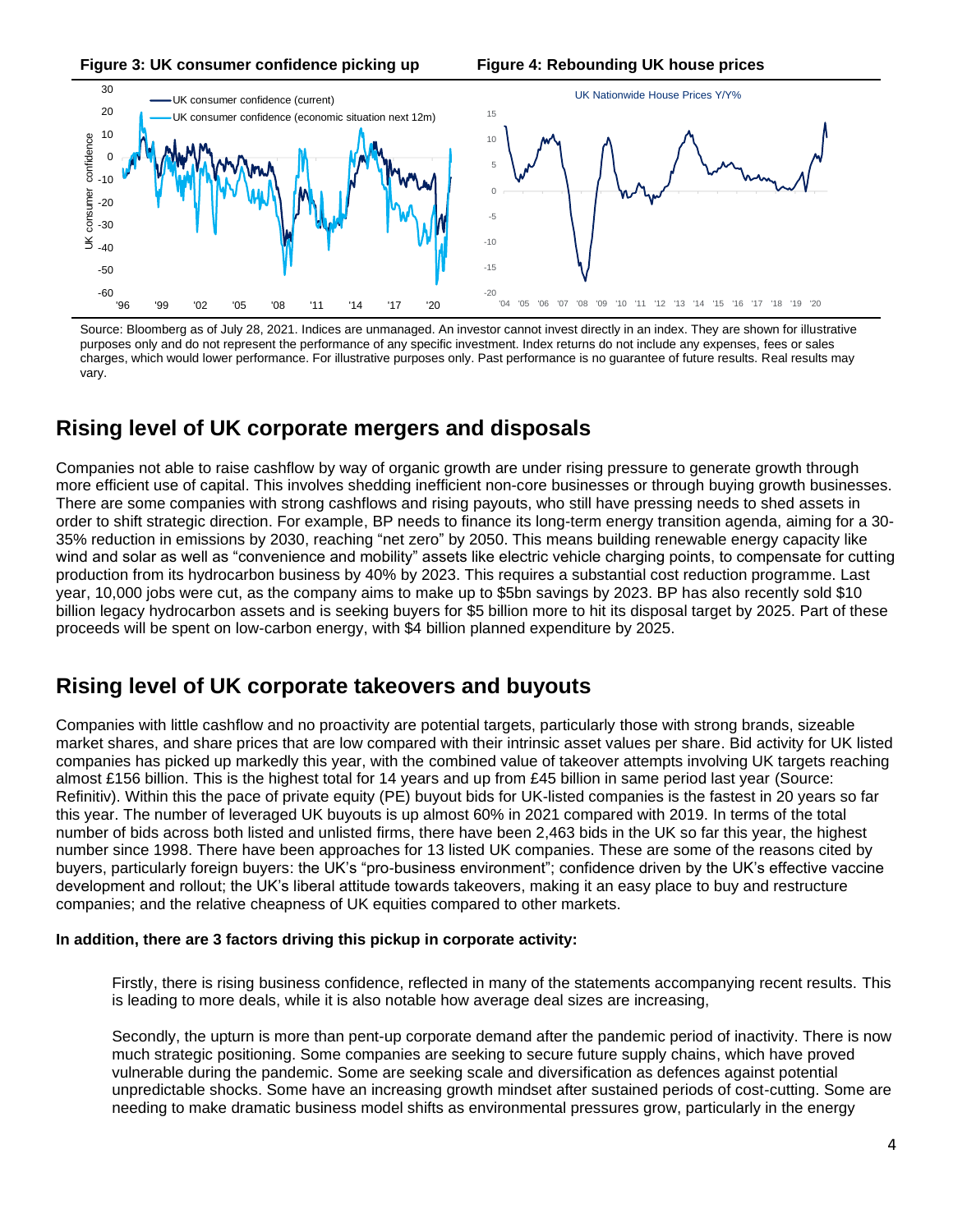sector. Finally, as the growth upturn is uneven across sectors, some are looking for smaller deals to bolster growth without business model shifts.

Thirdly, there is cash on the sidelines, particularly from the PE sector. The shorter investment cycles in PE between entry and exit are feeding the transaction flow. In addition, the strong historic PE investment performance has led to strong inflows into PE funds which need to be invested. Cheap debt is fuelling leverage for many of these PE deals. There is reportedly around \$413 billion of PE firepower earmarked for European investment. With leverage their prospective returns look attractive for cheap UK listed stocks. In addition, in the second quarter there were the first signs of US SPACs looking to buy European assets. With many PE and SPAC buyers being foreign, the likely pickup in business travel in the coming months as the pandemic eases is likely to bolster cross-border activity. Finally, some of the corporate raiders have been able to raise significant capital around the ESG theme, which is growing in importance for institutions.

### **Examples of different rationales for UK corporate activity**

#### 1. **Activism to prompt management actions**

For example, there is currently an insurer and FTSE 100 member whose management is reacting to its activist and second-largest shareholder which has been demanding more cost-cutting and higher shareholder distributions. The company's recent half-year results showed its best revenue performance in a decade, feeding through into a strong rise in cashflow, and a £750 million share buyback was announced. This was less than the £5 billion demanded by the activist shareholder, but a further £4 billion is promised by next summer. Debt has been reduced by £2 billion with a further £1 billion promised over the months ahead. Businesses in eight countries have been sold, for a total of £7.5 billion. Management announced their aim for £300 million of annual cost savings. With its solvency ratio of 203%, management has stated that it will be returning capital in excess of 180%. The interim dividend is up 5% from a year ago. The shares have risen 4.4% since the announcement.

#### **2. Changing business models from the buyers**

There are three big business model-changing tends. Firstly, oil majors are transitioning into integrated energy companies, while trying not to weaken the prospects for their fossil fuel assets. Secondly, miners face environmental, social and governance issues. The third big trend is the increasing focus on healthcare, as demonstrated in the example below:

A US tobacco company has made a competitive and hostile bid for a FTSE 250 respiratory drugs company, which is a developer of inhalers and inhaled medicines, including for smoking-related conditions, generating royalty revenues from drug patents that it has licensed to other companies. The bidder is highlighting its keenness transform its business model into a 'healthcare & wellness' company. It envisages a 'smoke-free' future and is intent on spending \$9 billion to move in that direction, with around \$1.4 billion of that earmarked for the bid. The offer is contentious. Twenty leading respiratory medicine organizations in Europe and the US have warned that its activities could be restricted if purchased. Outrage that a company selling products that cause lung diseases buying another that is developing therapies to treat those conditions, also led to a cross-party political backlash in the UK.

Despite this controversy and despite the target's board having previously accepted a lower offer from another company, the V board is now recommending the bid. They are standing up to the pressure from campaign groups, to achieve the best price for their shareholders. The share price is now at a 60% premium to the share price before takeover interest became public.

#### **3. Increasing focus on alternative energy**

This alternative energy focus is driving UK as well as European corporates. The rationale is reducing carbon footprints. Environmental pressure is the emerging force in sales or separation of CO2-intensive or oil-linked businesses. For example, a European company is carving out its cash-generative soda ash business used in glass and detergents, 60% of the groups CO2 emissions. Another French company sold its acrylic business as .acrylics relies on petroleum to create products. Several companies are looking for growth within this unstoppable trend, making 'add-on' acquisitions as they look to become producers of electric car battery materials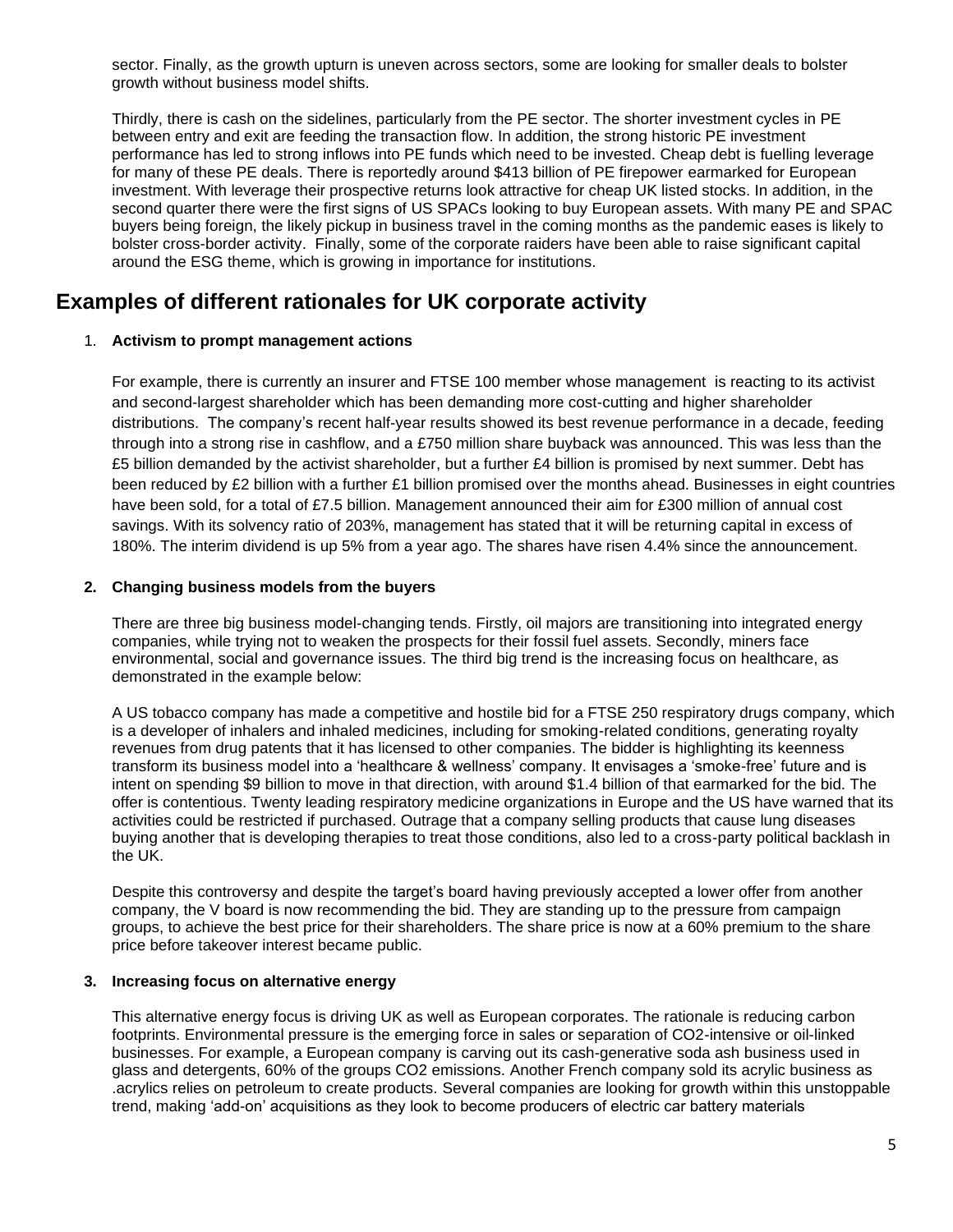#### **4. Focus by foreign buyers on UK companies with strong brands and high cashflow**

The contested bids for the UK's fourth largest supermarket chain are demonstrating overseas demand for an undervalued company with great brand strength. The company is very well established, employs 120,000 people and has been listed in London for over 50 years. Before the bids, their share price was very close to where it was five years ago, having paid out 90% of net income in regular and special dividends over that period. So, strong cashflow and high payouts were insufficient to attract investor interest.

A PE consortium recently raised its second offer, valuing the supermarket chain at nearly £10 billion. The offer is at a 52% premium to the target's share price in June 2020 before takeover interest began, and a 7% premium to its first offer. As another PE group is considering raising its bid an extended bidding war is likely. As the UK Takeover Panel reviews the bids, this is demonstrating their growing regulatory involvement in what are perceived as asset-stripping bids by aggressive leveraged overseas PE buyers. In many cases, local potential bidders are restricted by competition issues.

#### **5. Focus on sectors where the UK has companies which have significant global presence**

Let us consider two of these, defence and chemicals:

**Defence sector:** Two US defence groups are battling to a buy a FTSE 250 company with roots back to the mid-19th century, which derives 46% of its revenues from defence, which employs 14,000 people in 14 countries. The company makes high-strength composite parts, sensors, landing gear components, and seats for Airbus, Boeing, Bombardier, Rolls-Royce. After the board recommended a bid valuing the company at £6.3 bn, a further bid was tabled last week valuing the company at £7 billion. The offer is 30% higher than the target's shares have ever traded, and the shares are up 16% since the bids were announced. The target's chairman has asked ministers to intervene if any bidder tries to buy without giving binding commitments on investment and jobs.

**Chemicals sector**: There have been £20 billion worth of deals in the first quarter of 2021 across all of Europe including the UK, compared with £32 billion for all of 2020. Within this there is a big increase in the number of carve-outs and buyouts. For example, a Swiss company sold its speciality ingredients business to two US PE companies, allowing it to focus solely on the booming healthcare industry. The sale was well-timed, with more awareness of the need for cleanliness buoying the ingredients business whose specialty is controlling harmful microbes.

### **Conclusion**

At a global level, we are increasingly focused on quality companies as the pandemic progresses. The UK has many listed companies that meet our quality criteria, including strong brands built up over many years, and strong balance sheets and cashflows. However, for a prolonged period, local institutional demands have been mainly for high income and less for capital gain, and then the five-year acrimonious Brexit negotiations held back foreign portfolio investor interest. As a direct consequence of these two factors, the stock valuations of many of these quality companies are cheap even after the 17% market rally over the past 12 months.

UK listed companies broadly fall into three categories:

- 1. Some companies are proactively starting to use their balance sheets and cashflows more aggressively. In a world of financial repression, with interest rates at historically low levels for a prolonged period, the investor demand for income and rising payouts is going to remain very high.
- 2. Some companies are adjusting their business models. As there are more environmental pressures driving the need for business model changes, stakebuilding from activist investors is likely to remain high.
- 3. Some UK companies, which are doing very little to enhance shareholder value, increasingly face the threat of takeover. More contested takeover activity is very likely. Competition in new growth areas is high, and buyers in contested bid situations are also increasingly seeing broad UK shareholder support for their actions. Bidders will continue to have access to cheap capital for the foreseeable future.

**Our Global Investment Committee's overweighting UK equities is not dependent on higher payouts and more M&A activity. The UK market is the cheapest, with the highest current dividend yields, with the highest earnings growth, of all the markets we follow. Nevertheless, value needs catalysts, and that is what the higher payouts and more M&A activity are providing. Our advice is keep buying the broader market as the individual catalysts drive overall price levels higher.**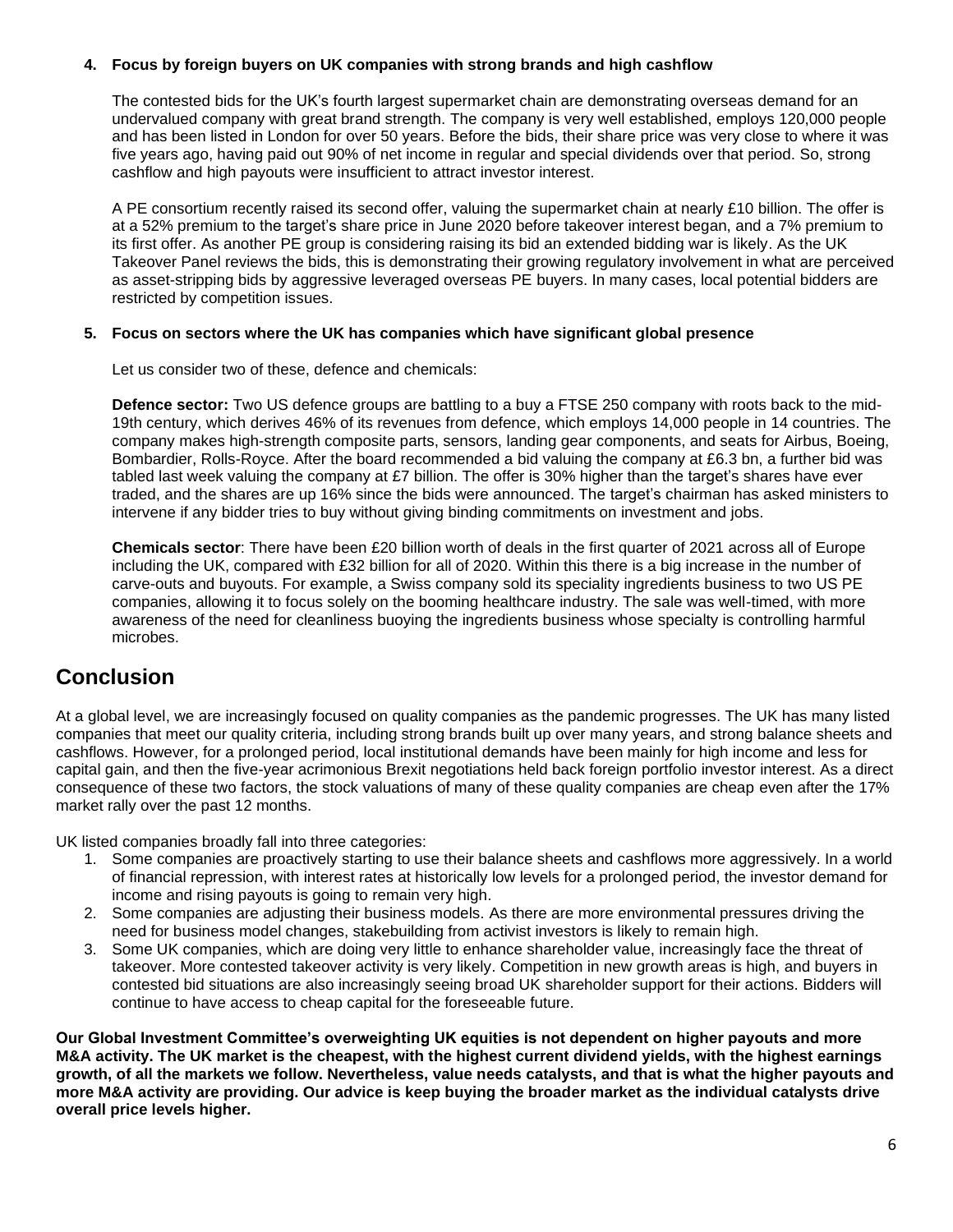#### **Disclosures**

**In any instance where distribution of this communication ("Communication") is subject to the rules of the US Commodity Futures Trading Commission ("CFTC"), this communication constitutes an invitation to consider entering into a derivatives transaction under US CFTC Regulations §§ 1.71 and 23.605, where applicable, but is not a binding offer to buy/sell any financial instrument.**

This Communication is prepared by Citi Private Bank ("CPB"), a business of Citigroup, Inc. ("Citigroup"), which provides its clients access to a broad array of products and services available through Citigroup, its bank and non-bank affiliates worldwide (collectively, "Citi"). Not all products and services are provided by all affiliates or are available at all locations.

CPB personnel are not research analysts, and the information in this Communication is not intended to constitute "research", as that term is defined by applicable regulations. Unless otherwise indicated, any reference to a research report or research recommendation is not intended to represent the whole report and is not in itself considered a recommendation or research report.

**This Communication is provided for information and discussion purposes only, at the recipient's request. The recipient should notify CPB immediately should it at any time wish to cease being provided with such information.** Unless otherwise indicated, (i) it does not constitute an offer or recommendation to purchase or sell any security, financial instrument or other product or service, or to attract any funding or deposits, and (ii) it does not constitute a solicitation if it is not subject to the rules of the CFTC (but see discussion above regarding communication subject to CFTC rules) and (iii) it is not intended as an official confirmation of any transaction.

Unless otherwise expressly indicated, this Communication does not take into account the investment objectives, risk profile or financial situation of any particular person and as such, investments mentioned in this document may not be suitable for all investors. Citi is not acting as an investment or other advisor, fiduciary or agent. The information contained herein is not intended to be an exhaustive discussion of the strategies or concepts mentioned herein or tax or legal advice. Recipients of this Communication should obtain advice based on their own individual circumstances from their own tax, financial, legal and other advisors about the risks and merits of any transaction before making an investment decision, and only make such decisions on the basis of their own objectives, experience, risk profile and resources.

The information contained in this Communication is based on generally available information and, although obtained from sources believed by Citi to be reliable, its accuracy and completeness cannot be assured, and such information may be incomplete or condensed. Any assumptions or information contained in this Communication constitute a judgment only as of the date of this document or on any specified dates and is subject to change without notice. Insofar as this Communication may contain historical and forward looking information, past performance is neither a guarantee nor an indication of future results, and future results may not meet expectations due to a variety of economic, market and other factors. Further, any projections of potential risk or return are illustrative and should not be taken as limitations of the maximum possible loss or gain. Any prices, values or estimates provided in this Communication (other than those that are identified as being historical) are indicative only, may change without notice and do not represent firm quotes as to either price or size, nor reflect the value Citi may assign a security in its inventory. Forward looking information does not indicate a level at which Citi is prepared to do a trade and may not account for all relevant assumptions and future conditions. Actual conditions may vary substantially from estimates which could have a negative impact on the value of an instrument.

Views, opinions and estimates expressed herein may differ from the opinions expressed by other Citi businesses or affiliates, and are not intended to be a forecast of future events, a guarantee of future results, or investment advice, and are subject to change without notice based on market and other conditions. Citi is under no duty to update this document and accepts no liability for any loss (whether direct, indirect or consequential) that may arise from any use of the information contained in or derived from this Communication.

Investments in financial instruments or other products carry significant risk, including the possible loss of the principal amount invested. Financial instruments or other products denominated in a foreign currency are subject to exchange rate fluctuations, which may have an adverse effect on the price or value of an investment in such products. This Communication does not purport to identify all risks or material considerations which may be associated with entering into any transaction.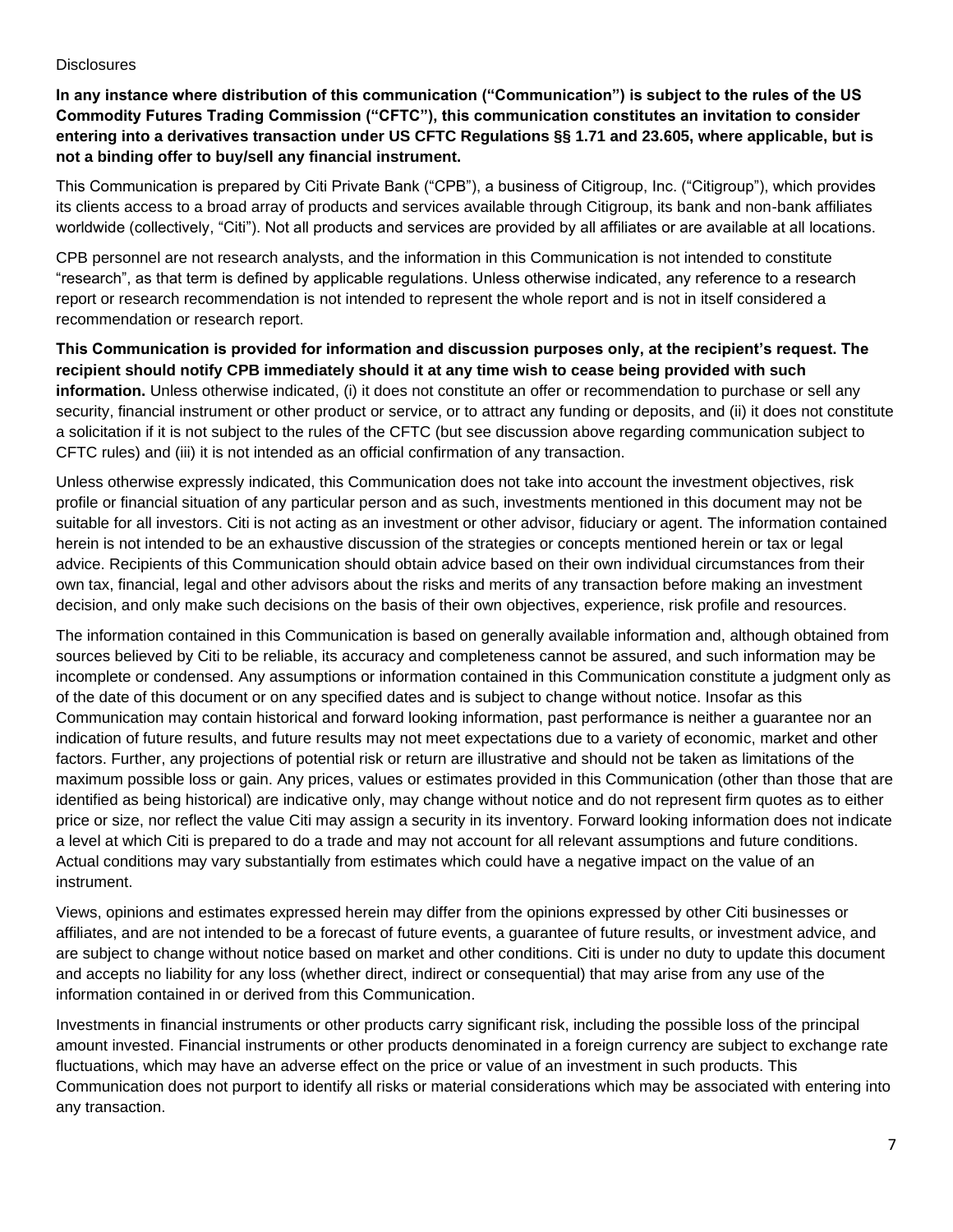Structured products can be highly illiquid and are not suitable for all investors. Additional information can be found in the disclosure documents of the issuer for each respective structured product described herein. Investing in structured products is intended only for experienced and sophisticated investors who are willing and able to bear the high economic risks of such an investment. Investors should carefully review and consider potential risks before investing.

OTC derivative transactions involve risk and are not suitable for all investors. Investment products are not insured, carry no bank or government guarantee and may lose value. Before entering into these transactions, you should: (i) ensure that you have obtained and considered relevant information from independent reliable sources concerning the financial, economic and political conditions of the relevant markets; (ii) determine that you have the necessary knowledge, sophistication and experience in financial, business and investment matters to be able to evaluate the risks involved, and that you are financially able to bear such risks; and (iii) determine, having considered the foregoing points, that capital markets transactions are suitable and appropriate for your financial, tax, business and investment objectives.

This material may mention options regulated by the US Securities and Exchange Commission. Before buying or selling options you should obtain and review the current version of the Options Clearing Corporation booklet, Characteristics and Risks of Standardized Options. A copy of the booklet can be obtained upon request from Citigroup Global Markets Inc., 390 Greenwich Street, 3rd Floor, New York, NY 10013 or by clicking the following links,

#### <http://www.theocc.com/components/docs/riskstoc.pdf> and

[http://www.theocc.com/components/docs/about/publications/november\\_2012\\_supplement.pdf](http://www.theocc.com/components/docs/about/publications/november_2012_supplement.pdf) and [https://www.theocc.com/components/docs/about/publications/october\\_2018\\_supplement.pdf](https://www.theocc.com/components/docs/about/publications/october_2018_supplement.pdf#_blank)

If you buy options, the maximum loss is the premium. If you sell put options, the risk is the entire notional below the strike. If you sell call options, the risk is unlimited. The actual profit or loss from any trade will depend on the price at which the trades are executed. The prices used herein are historical and may not be available when you order is entered. Commissions and other transaction costs are not considered in these examples. Option trades in general and these trades in particular may not be appropriate for every investor. Unless noted otherwise, the source of all graphs and tables in this report is Citi. Because of the importance of tax considerations to all option transactions, the investor considering options should consult with his/her tax advisor as to how their tax situation is affected by the outcome of contemplated options transactions.

None of the financial instruments or other products mentioned in this Communication (unless expressly stated otherwise) is (i) insured by the Federal Deposit Insurance Corporation or any other governmental authority, or (ii) deposits or other obligations of, or guaranteed by, Citi or any other insured depository institution.

Citi often acts as an issuer of financial instruments and other products, acts as a market maker and trades as principal in many different financial instruments and other products, and can be expected to perform or seek to perform investment banking and other services for the issuer of such financial instruments or other products. The author of this Communication may have discussed the information contained therein with others within or outside Citi, and the author and/or such other Citi personnel may have already acted on the basis of this information (including by trading for Citi's proprietary accounts or communicating the information contained herein to other customers of Citi). Citi, Citi's personnel (including those with whom the author may have consulted in the preparation of this communication), and other customers of Citi may be long or short the financial instruments or other products referred to in this Communication, may have acquired such positions at prices and market conditions that are no longer available, and may have interests different from or adverse to your interests.

IRS Circular 230 Disclosure: Citi and its employees are not in the business of providing, and do not provide, tax or legal advice to any taxpayer outside Citi. Any statement in this Communication regarding tax matters is not intended or written to be used, and cannot be used or relied upon, by any taxpayer for the purpose of avoiding tax penalties. Any such taxpayer should seek advice based on the taxpayer's particular circumstances from an independent tax advisor.

Neither Citi nor any of its affiliates can accept responsibility for the tax treatment of any investment product, whether or not the investment is purchased by a trust or company administered by an affiliate of Citi. Citi assumes that, before making any commitment to invest, the investor and (where applicable, its beneficial owners) have taken whatever tax, legal or other advice the investor/beneficial owners consider necessary and have arranged to account for any tax lawfully due on the income or gains arising from any investment product provided by Citi.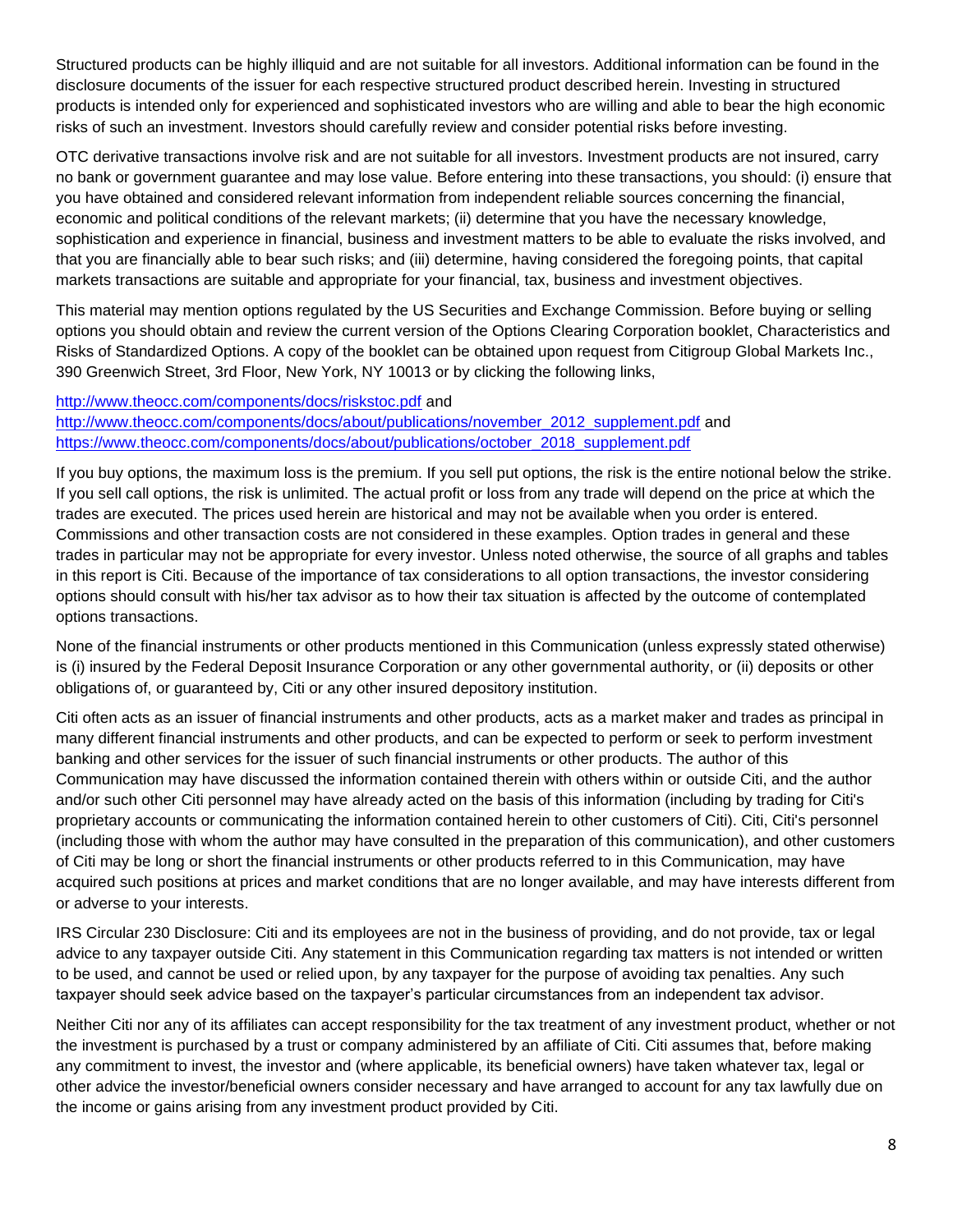This Communication is for the sole and exclusive use of the intended recipients, and may contain information proprietary to Citi which may not be reproduced or circulated in whole or in part without Citi's prior consent. The manner of circulation and distribution may be restricted by law or regulation in certain countries. Persons who come into possession of this document are required to inform themselves of, and to observe such restrictions. Citi accepts no liability whatsoever for the actions of third parties in this respect. Any unauthorized use, duplication, or disclosure of this document is prohibited by law and may result in prosecution.

Other businesses within Citigroup Inc. and affiliates of Citigroup Inc. may give advice, make recommendations, and take action in the interest of their clients, or for their own accounts, that may differ from the views expressed in this document. All expressions of opinion are current as of the date of this document and are subject to change without notice. Citigroup Inc. is not obligated to provide updates or changes to the information contained in this document.

The expressions of opinion are not intended to be a forecast of future events or a guarantee of future results. Past performance is not a guarantee of future results. Real results may vary.

Although information in this document has been obtained from sources believed to be reliable, Citigroup Inc. and its affiliates do not guarantee its accuracy or completeness and accept no liability for any direct or consequential losses arising from its use. Throughout this publication where charts indicate that a third party (parties) is the source, please note that the attributed may refer to the raw data received from such parties. No part of this document may be copied, photocopied or duplicated in any form or by any means, or distributed to any person that is not an employee, officer, director, or authorized agent of the recipient without Citigroup Inc.'s prior written consent.

Citigroup Inc. may act as principal for its own account or as agent for another person in connection with transactions placed by Citigroup Inc. for its clients involving securities that are the subject of this document or future editions of the Quadrant.

Bonds are affected by a number of risks, including fluctuations in interest rates, credit risk and prepayment risk. In general, as prevailing interest rates rise, fixed income securities prices will fall. Bonds face credit risk if a decline in an issuer's credit rating, or creditworthiness, causes a bond's price to decline. High yield bonds are subject to additional risks such as increased risk of default and greater volatility because of the lower credit quality of the issues. Finally, bonds can be subject to prepayment risk. When interest rates fall, an issuer may choose to borrow money at a lower interest rate, while paying off its previously issued bonds. As a consequence, underlying bonds will lose the interest payments from the investment and will be forced to reinvest in a market where prevailing interest rates are lower than when the initial investment was made.

#### **Bond rating equivalence**

state and for numeric symbols used to give indications of relative credit quality. In the municipal market, these designations are published by<br>the rating services. Internal ratings are also used by other market participan

| Bond credit quality ratings<br><b>Credit risk</b>   | <b>Rating agencies</b> |                                        |                                  |
|-----------------------------------------------------|------------------------|----------------------------------------|----------------------------------|
|                                                     | Moody's'               | <b>Standard and Poor's<sup>2</sup></b> | <b>Fitch Ratings<sup>2</sup></b> |
| <b>Investment Grade</b>                             |                        |                                        |                                  |
| <b>Highest quality</b>                              | Aaa                    | <b>AAA</b>                             | <b>AAA</b>                       |
| High quality (very strong)                          | Aa                     | AA                                     | AA                               |
| Upper medium grade (Strong)                         | $\overline{A}$         | $\overline{A}$                         | A                                |
| Medium grade                                        | Baa                    | <b>BBB</b>                             | <b>BBB</b>                       |
| <b>Not Investment Grade</b>                         |                        |                                        |                                  |
| Lower medium grade (somewhat speculative)           | Ba                     | <b>BB</b>                              | <b>BB</b>                        |
| Low grade (speculative)                             | B                      | B                                      | B                                |
| Poor quality (may default)                          | Caa                    | <b>CCC</b>                             | <b>CCC</b>                       |
| Most speculative                                    | Ca                     | cc                                     | cc                               |
| No interest being paid or bankruptcy petition filed | C                      | D                                      | C                                |
| In default                                          | C                      | D                                      | D                                |

The ratings from Aa to Ca by Moody's may be modified by the addition of a 1, 2, or 3 to show relative standing within the category. The ratings from AA to CC by Standard and Poor's and Fitch Ratings may be modified by the addition of a plus or a minus to show relative standing

within the category.

(MLP's) - Energy Related MLPs May Exhibit High Volatility. While not historically very volatile, in certain market environments Energy Related MLPS may exhibit high volatility.

Changes in Regulatory or Tax Treatment of Energy Related MLPs. If the IRS changes the current tax treatment of the master limited partnerships included in the Basket of Energy Related MLPs thereby subjecting them to higher rates of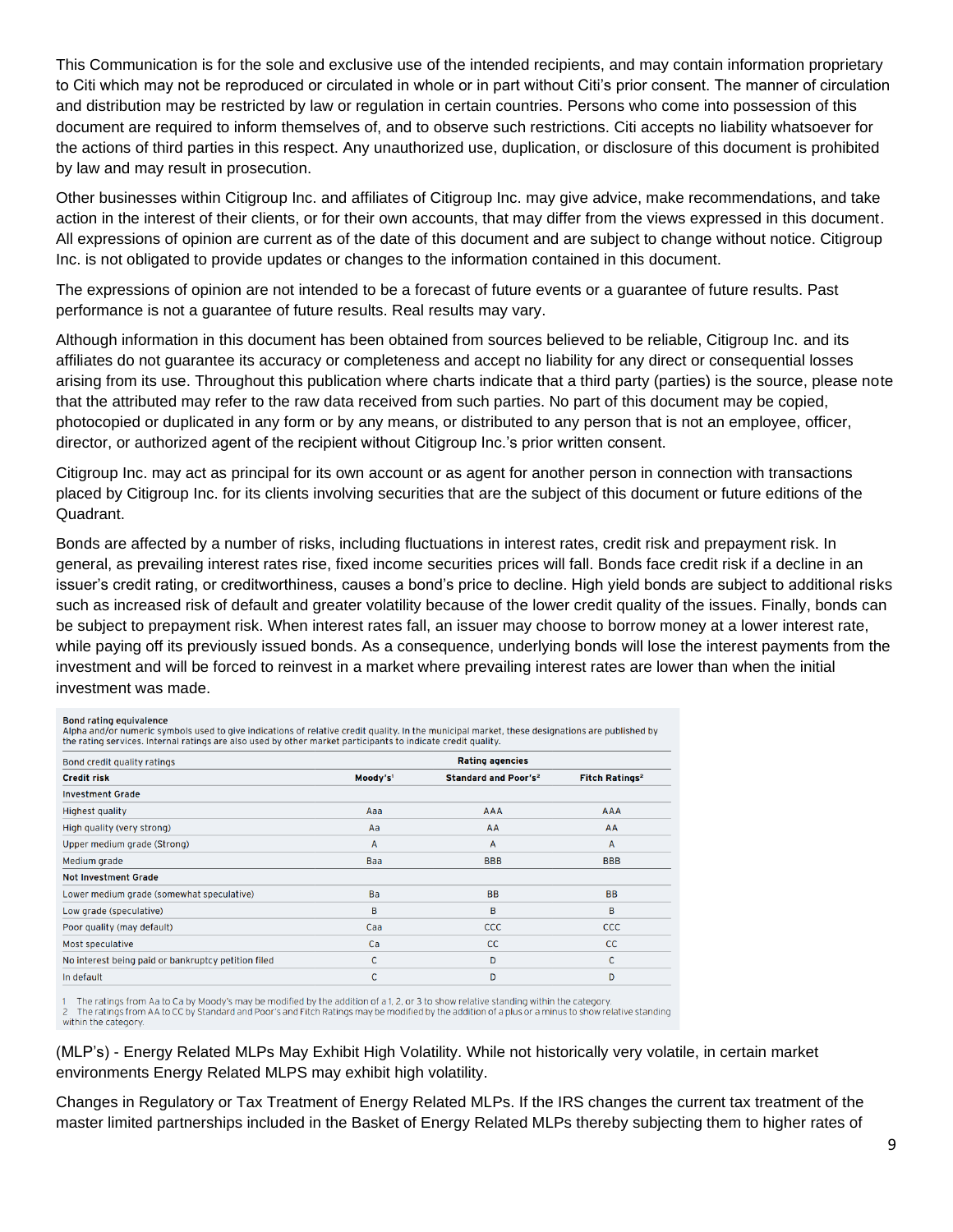taxation, or if other regulatory authorities enact regulations which negatively affect the ability of the master limited partnerships to generate income or distribute dividends to holders of common units, the return on the Notes, if any, could be dramatically reduced. Investment in a basket of Energy Related MLPs may expose the investor to concentration risk due to industry, geographical, political, and regulatory concentration.

Mortgage-backed securities ("MBS"), which include collateralized mortgage obligations ("CMOs"), also referred to as real estate mortgage investment conduits ("REMICs"), may not be suitable for all investors. There is the possibility of early return of principal due to mortgage prepayments, which can reduce expected yield and result in reinvestment risk. Conversely, return of principal may be slower than initial prepayment speed assumptions, extending the average life of the security up to its listed maturity date (also referred to as extension risk).

Additionally, the underlying collateral supporting non-Agency MBS may default on principal and interest payments. In certain cases, this could cause the income stream of the security to decline and result in loss of principal. Further, an insufficient level of credit support may result in a downgrade of a mortgage bond's credit rating and lead to a higher probability of principal loss and increased price volatility. Investments in subordinated MBS involve greater credit risk of default than the senior classes of the same issue. Default risk may be pronounced in cases where the MBS security is secured by, or evidencing an interest in, a relatively small or less diverse pool of underlying mortgage loans.

MBS are also sensitive to interest rate changes which can negatively impact the market value of the security. During times of heightened volatility, MBS can experience greater levels of illiquidity and larger price movements. Price volatility may also occur from other factors including, but not limited to, prepayments, future prepayment expectations, credit concerns, underlying collateral performance and technical changes in the market.

Alternative investments referenced in this report are speculative and entail significant risks that can include losses due to leveraging or other speculative investment practices, lack of liquidity, volatility of returns, restrictions on transferring interests in the fund, potential lack of diversification, absence of information regarding valuations and pricing, complex tax structures and delays in tax reporting, less regulation and higher fees than mutual funds and advisor risk.

Asset allocation does not assure a profit or protect against a loss in declining financial markets.

The indexes are unmanaged. An investor cannot invest directly in an index. They are shown for illustrative purposes only and do not represent the performance of any specific investment. Index returns do not include any expenses, fees or sales charges, which would lower performance.

Past performance is no guarantee of future results.

International investing entails greater risk, as well as greater potential rewards compared to US investing. These risks include political and economic uncertainties of foreign countries as well as the risk of currency fluctuations. These risks are magnified in countries with emerging markets, since these countries may have relatively unstable governments and less established markets and economics.

Investing in smaller companies involves greater risks not associated with investing in more established companies, such as business risk, significant stock price fluctuations and illiquidity.

Factors affecting commodities generally, index components composed of futures contracts on nickel or copper, which are industrial metals, may be subject to a number of additional factors specific to industrial metals that might cause price volatility. These include changes in the level of industrial activity using industrial metals (including the availability of substitutes such as manmade or synthetic substitutes); disruptions in the supply chain, from mining to storage to smelting or refining; adjustments to inventory; variations in production costs, including storage, labor and energy costs; costs associated with regulatory compliance, including environmental regulations; and changes in industrial, government and consumer demand, both in individual consuming nations and internationally. Index components concentrated in futures contracts on agricultural products, including grains, may be subject to a number of additional factors specific to agricultural products that might cause price volatility. These include weather conditions, including floods, drought and freezing conditions; changes in government policies; planting decisions; and changes in demand for agricultural products, both with end users and as inputs into various industries.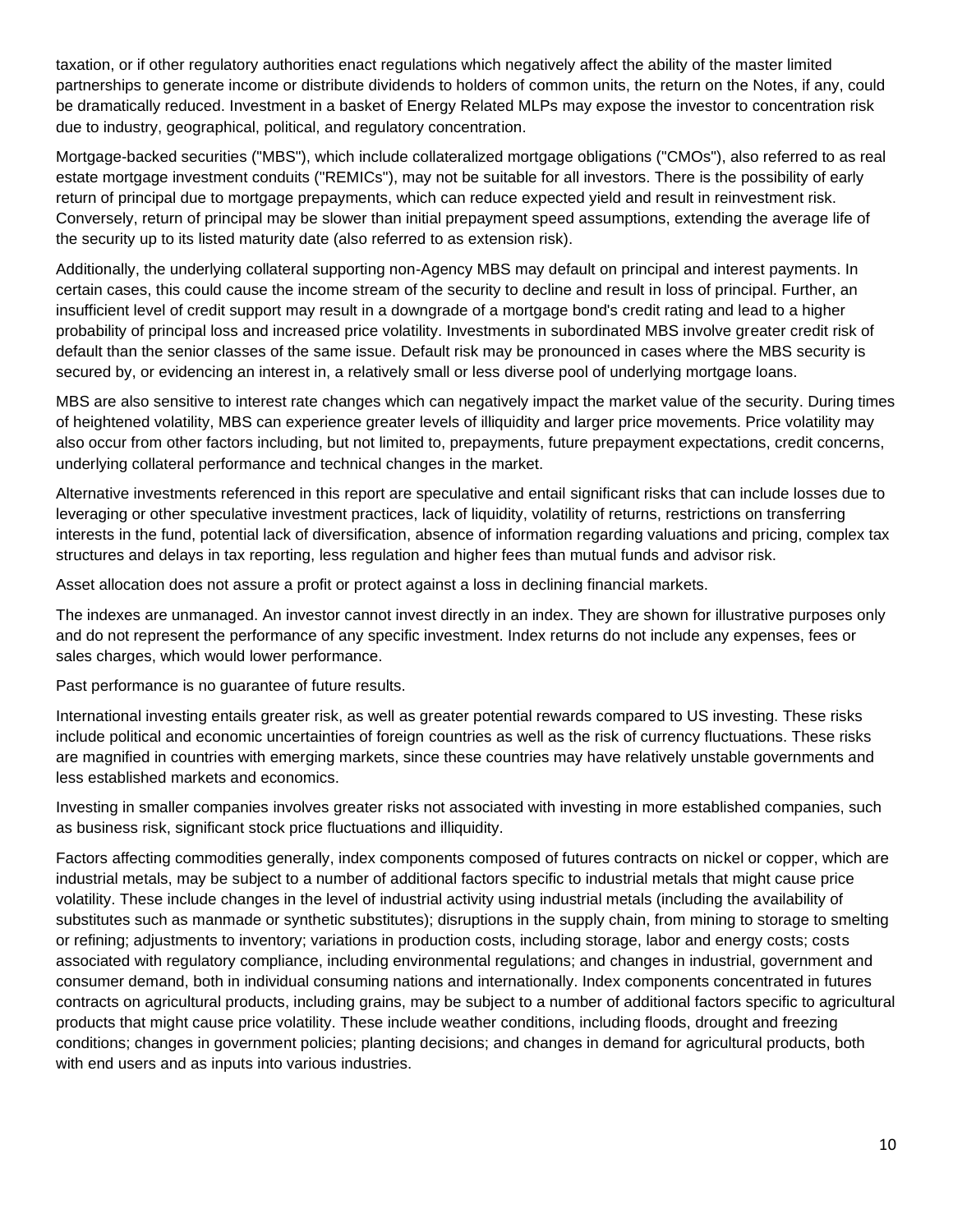The information contained herein is not intended to be an exhaustive discussion of the strategies or concepts mentioned herein or tax or legal advice. Readers interested in the strategies or concepts should consult their tax, legal, or other advisors, as appropriate.

Diversification does not guarantee a profit or protect against loss. Different asset classes present different risks.

Announced in January 2021, Citi Global Wealth ("CGW") is comprised of the wealth management businesses of Citi Private Bank and Citi's Global Consumer Bank. Through these businesses, CGW delivers Citi's wealth solutions, products and services globally. The unified management and delivery of CGW's wealth strategy represents a further commitment by Citi to become a leading global wealth business. Citi Global Wealth Investments ("CGWI") is comprised of the Investments and Capital Markets capabilities of Citi Private Bank, Citi Personal Wealth Management and International Personal Bank U.S.

Citi Private Bank and Citi Personal Wealth Management are businesses of Citigroup Inc. ("Citigroup"), which provide clients access to a broad array of products and services available through bank and non-bank affiliates of Citigroup. Not all products and services are provided by all affiliates or are available at all locations. In the U.S., investment products and services are provided by Citigroup Global Markets Inc. ("CGMI"), member FINRA and SIPC, and Citi Private Advisory, LLC ("Citi Advisory"), member FINRA and SIPC. CGMI accounts are carried by Pershing LLC, member FINRA, NYSE, SIPC. Citi Advisory acts as distributor of certain alternative investment products to clients of Citi Private Bank. Insurance is offered by Citi Personal Wealth Management through Citigroup Life Agency LLC ("CLA"). In California, CLA does business as Citigroup Life Insurance Agency, LLC (license number 0G56746). CGMI, Citi Advisory, CLA and Citibank, N.A. are affiliated companies under the common control of Citigroup.

Outside the U.S., investment products and services are provided by other Citigroup affiliates. Investment Management services (including portfolio management) are available through CGMI, Citi Advisory, Citibank, N.A. and other affiliated advisory businesses. These Citigroup affiliates, including Citi Advisory, will be compensated for the respective investment management, advisory, administrative, distribution and placement services they may provide.

International Personal Bank U.S. ("IPB U.S."), is a business of Citigroup Inc. ("Citigroup") which provides its clients access to a broad array of products and services available through Citigroup, its bank and non-bank affiliates worldwide (collectively, "Citi"). Through IPB U.S. prospects and clients have access to the Citigold® Private Client International, Citigold® International, International Personal, Citi Global Executive Preferred, and Citi Global Executive Account Packages. Investment products and services are made available through either Citi Personal Investments International ("CPII"), a business of Citigroup Inc., which offers securities through Citigroup Global Markets Inc. ("CGMI"), member FINRA and SIPC, an investment advisor and broker–dealer registered with the Securities and Exchange Commission; or Citi International Financial Services, LLC ("CIFS"), member FINRA and SIPC, and a broker–dealer registered with the Securities and Exchange Commission that offers investment products and services to non–U.S. citizens, residents, or non–U.S. entities. CGMI and CIFS investment accounts are carried by Pershing LLC, member FINRA, NYSE, and SIPC. Insurance is offered by CPII through Citigroup Life Agency LLC ("CLA"). In California, CLA does business as Citigroup Life Insurance Agency, LLC (license number 0G56746). Citibank N.A., CGMI, CIFS, and CLA are affiliated companies under common control of Citigroup Inc.

**Citibank, N.A., Hong Kong / Singapore organised under the laws of U.S.A. with limited liability.** This communication is distributed in Hong Kong by Citi Private Bank operating through Citibank N.A., Hong Kong Branch, which is registered in Hong Kong with the Securities and Futures Commission for Type 1 (dealing in securities), Type 4 (advising on securities), Type 6 (advising on corporate finance) and Type 9 (asset management) regulated activities with CE No: (AAP937) or in Singapore by Citi Private Bank operating through Citibank, N.A., Singapore Branch which is regulated by the Monetary Authority of Singapore. Any questions in connection with the contents in this communication should be directed to registered or licensed representatives of the relevant aforementioned entity. The contents of this communication have not been reviewed by any regulatory authority in Hong Kong or any regulatory authority in Singapore. This communication contains confidential and proprietary information and is intended only for recipient in accordance with accredited investors requirements in Singapore (as defined under the Securities and Futures Act (Chapter 289 of Singapore) (the "Act" )) and professional investors requirements in Hong Kong(as defined under the Hong Kong Securities and Futures Ordinance and its subsidiary legislation). For regulated asset management services, any mandate will be entered into only with Citibank, N.A., Hong Kong Branch and/or Citibank, N.A. Singapore Branch, as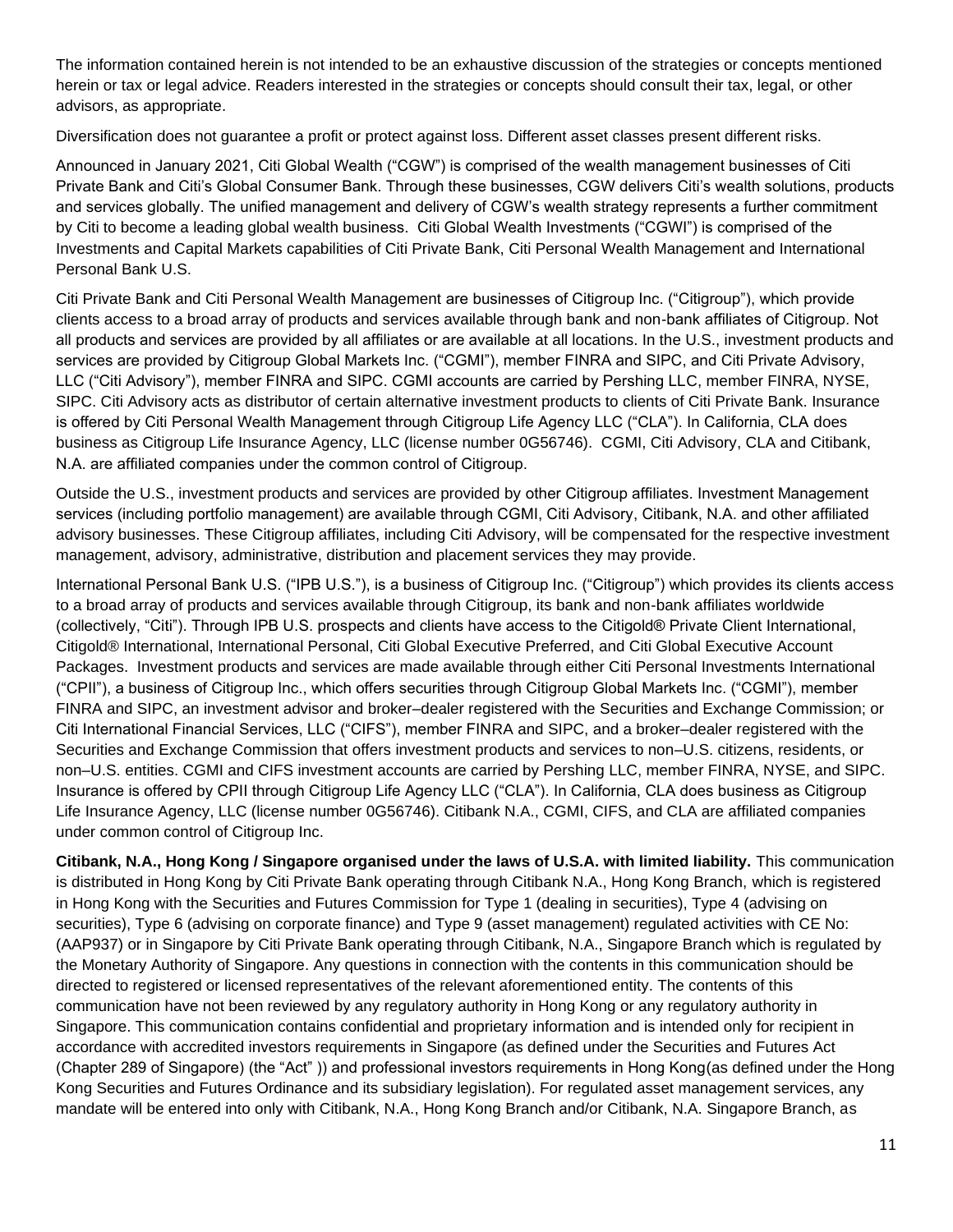applicable. Citibank, N.A., Hong Kong Branch or Citibank, N.A., Singapore Branch may sub-delegate all or part of its mandate to another Citigroup affiliate or other branch of Citibank, N.A. Any references to named portfolio managers are for your information only, and this communication shall not be construed to be an offer to enter into any portfolio management mandate with any other Citigroup affiliate or other branch of Citibank, N.A. and, at no time will any other Citigroup affiliate or other branch of Citibank, N.A. or any other Citigroup affiliate enter into a mandate relating to the above portfolio with you. To the extent this communication is provided to clients who are booked and/or managed in Hong Kong: No other statement(s) in this communication shall operate to remove, exclude or restrict any of your rights or obligations of Citibank under applicable laws and regulations. Citibank, N.A., Hong Kong Branch does not intend to rely on any provisions herein which are inconsistent with its obligations under the Code of Conduct for Persons Licensed by or Registered with the Securities and Futures Commission, or which mis-describes the actual services to be provided to you.

Citibank, N.A. is incorporated in the United States of America and its principal regulators are the US Office of the Comptroller of Currency and Federal Reserve under US laws, which differ from Australian laws. Citibank, N.A. does not hold an Australian Financial Services Licence under the Corporations Act 2001 as it enjoys the benefit of an exemption under ASIC Class Order CO 03/1101 (remade as ASIC Corporations (Repeal and Transitional) Instrument 2016/396 and extended by ASIC Corporations (Amendment) Instrument 2020/200).

In the United Kingdom, Citibank N.A., London Branch (registered branch number BR001018), Citigroup Centre, Canada Square, Canary Wharf, London, E14 5LB, is authorised and regulated by the Office of the Comptroller of the Currency (USA) and authorised by the Prudential Regulation Authority. Subject to regulation by the Financial Conduct Authority and limited regulation by the Prudential Regulation Authority. Details about the extent of our regulation by the Prudential Regulation Authority are available from us on request. The contact number for Citibank N.A., London Branch is +44 (0)20 7508 8000.

Citibank Europe plc (UK Branch), is a branch of Citibank Europe plc, which is authorised by the European Central Bank and regulated by the Central Bank of Ireland and the European Central Bank (reference number is C26553). Citibank Europe plc (UK Branch) is also authorised by the Prudential Regulation Authority and with deemed variation of permission. Citibank Europe plc (UK Branch) is subject to regulation by the Financial Conduct Authority and limited regulation by the Prudential Regulation Authority. Details of the temporary permissions regime, which allows EEA‐based firms to operate in the UK for a limited period while seeking full authorisation, are available on the FCA's website. Citibank Europe plc (UK Branch) is registered as a branch in the register of companies for England and Wales with registered branch number BR017844. Its registered address is Citigroup Centre, Canada Square, Canary Wharf, London E14 5LB. VAT No.: GB 429 6256 29. Citibank Europe plc is registered in Ireland with number 132781, with its registered office at 1 North Wall Quay, Dublin 1. Citibank Europe plc is regulated by the Central Bank of Ireland. Ultimately owned by Citigroup Inc., New York, USA.

Citibank Europe plc, Luxembourg Branch is a branch of Citibank Europe plc with trade and companies register number B 200204. It is authorised in Luxembourg and supervised by the Commission de Surveillance du Secteur Financier. It appears on the Commission de Surveillance du Secteur Financier register with company number B00000395. Its business office is at 31, Z.A. Bourmicht, 8070 Bertrange, Grand Duchy of Luxembourg. Citibank Europe plc is registered in Ireland with company registration number 132781. It is regulated by the Central Bank of Ireland under the reference number C26553 and supervised by the European Central Bank. Its registered office is at 1 North Wall Quay, Dublin 1, Ireland.

In Jersey, this document is communicated by Citibank N.A., Jersey Branch which has its registered address at PO Box 104, 38 Esplanade, St Helier, Jersey JE4 8QB. Citibank N.A., Jersey Branch is regulated by the Jersey Financial Services Commission. Citibank N.A. Jersey Branch is a participant in the Jersey Bank Depositors Compensation Scheme. The Scheme offers protection for eligible deposits of up to £50,000. The maximum total amount of compensation is capped at £100,000,000 in any 5 year period. Full details of the Scheme and banking groups covered are available on the States of Jersey website www.gov.je/dcs, or on request.

In Canada, Citi Private Bank is a division of Citibank Canada, a Schedule II Canadian chartered bank. References herein to Citi Private Bank and its activities in Canada relate solely to Citibank Canada and do not refer to any affiliates or subsidiaries of Citibank Canada operating in Canada. Certain investment products are made available through Citibank Canada Investment Funds Limited ("CCIFL"), a wholly owned subsidiary of Citibank Canada. Investment Products are subject to investment risk, including possible loss of principal amount invested. Investment Products are not insured by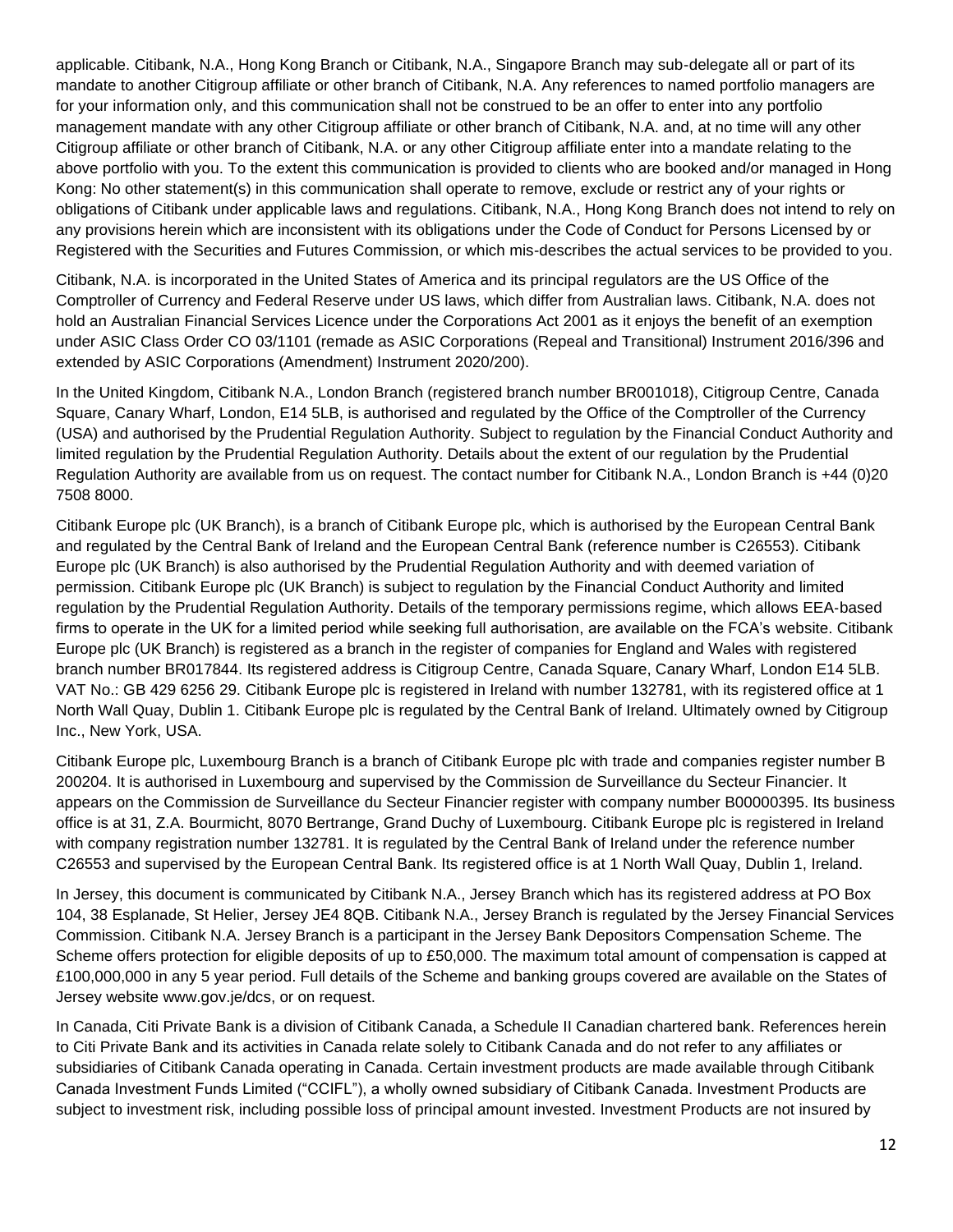the CDIC, FDIC or depository insurance regime of any jurisdiction and are not guaranteed by Citigroup or any affiliate thereof.

CCIFL is not currently a member, and does not intend to become a member of the Mutual Fund Dealers Association of Canada ("MFDA"); consequently, clients of CCIFL will not have available to them investor protection benefits that would otherwise derive from membership of CCIFL in the MFDA, including coverage under any investor protection plan for clients of members of the MFDA.

### **Global Consumer Bank (Asia Pacific and EMEA):**

**"Citi analysts" refer to investment professionals within Citi Research ("CR"), Citi Global Markets Inc. ("CGMI"), Citi Private Bank ("CPB") and voting members of the Citi Global Investment Committee. Citibank N.A. and its affiliates / subsidiaries provide no independent research or analysis in the substance or preparation of this document.** 

The information in this document has been obtained from reports issued by CGMI and CPB. Such information is based on sources CGMI and CPB believe to be reliable. CGMI and CPB, however, do not guarantee its accuracy and it may be incomplete or condensed. All opinions and estimates constitute CGMI and CPB's judgment as of the date of the report and are subject to change without notice. This document is for general information purposes only and is not intended as a recommendation or an offer or solicitation for the purchase or sale of any security or currency. No part of this document may be reproduced in any manner without the written consent of Citibank N.A. Information in this document has been prepared without taking account of the objectives, financial situation, or needs of any particular investor. Any person considering an investment should consider the appropriateness of the investment having regard to their objectives, financial situation, or needs, and should seek independent advice on the suitability or otherwise of a particular investment. Investments are not deposits, are not obligations of, or guaranteed or insured by Citibank N.A., Citigroup Inc., or any of their affiliates or subsidiaries, or by any local government or insurance agency, and are subject to investment risk, including the possible loss of the principal amount invested. Investors investing in funds denominated in non-local currency should be aware of the risk of exchange rate fluctuations that may cause a loss of principal. Past performance is not indicative of future performance, prices can go up or down. Investment products are not available to US persons. Investors should be aware that it is his/her responsibility to seek legal and/or tax advice regarding the legal and tax consequences of his/her investment transactions. If an investor changes residence, citizenship, nationality, or place of work, it is his/her responsibility to understand how his/her investment transactions are affected by such change and comply with all applicable laws and regulations as and when such becomes applicable. Citibank does not provide legal and/or tax advice and is not responsible for advising an investor on the laws pertaining to his/her transaction.

Citi Research (CR) is a division of Citigroup Global Markets Inc. (the "Firm"), which does and seeks to do business with companies covered in its research reports. As a result, investors should be aware that the Firm may have a conflict of interest that could affect the objectivity of this report. Investors should consider this report as only a single factor in making their investment decision. For more information, please refer to

https://www.citivelocity.com/cvr/eppublic/citi\_research\_disclosures.

#### **Market Specific Disclosures**

**Australia:** This document is distributed in Australia by Citigroup Pty Limited ABN 88 004 325 080, AFSL No. 238098, Australian credit licence 238098. Any advice is general advice only. It was prepared without taking into account your objectives, financial situation, or needs. Before acting on this advice you should consider if it's appropriate for your particular circumstances. You should also obtain and consider the relevant Product Disclosure Statement and terms and conditions before you make a decision about any financial product, and consider if it's suitable for your objectives, financial situation, or needs. Investors are advised to obtain independent legal, financial, and taxation advice prior to investing. Past performance is not an indicator of future performance. Investment products are not available to US people and may not be available in all jurisdictions.

**Bahrain:** This document is distributed in Bahrain by Citibank, N.A., Bahrain. Citibank, N.A., Bahrain, may in its sole and absolute discretion provide various materials relating to the securities for information purposes only. Citibank, N.A., Bahrain is licensed by the Central Bank of Bahrain as a Conventional Retail and Wholesale Bank and is bound by the CBB's regulations and licensing conditions with regards to products and services provided by Citibank, N.A. Bahrain.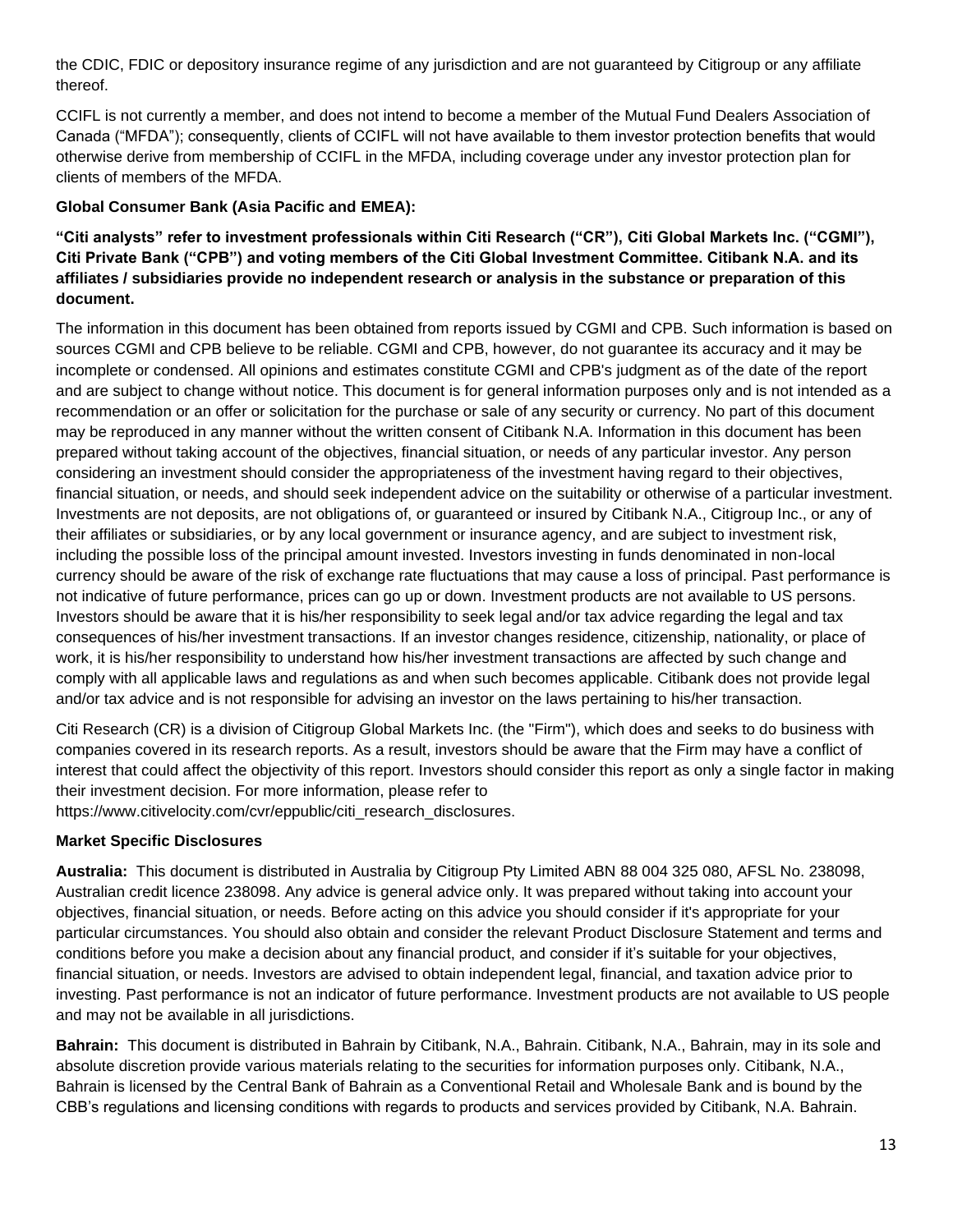These terms are governed by and shall be construed in accordance with the laws of the Kingdom of Bahrain. The Customer irrevocably agrees that the civil courts in the Bahrain shall have non-exclusive jurisdiction to hear and determine any suit, action or proceeding and to settle any disputes which may arise out of or in connection with these Terms and Conditions and for such purposes the Customer irrevocably submits to the jurisdiction of such courts. Investment products are not insured by government or governmental agencies. Investment and Treasury products are subject to Investment risk, including possible loss of principal amount invested. Past performance is not indicative of future results: prices can go up or down. Investors investing in investments and/or treasury products denominated in foreign (non-local) currency should be aware of the risk of exchange rate fluctuations that may cause loss of principal when foreign currency is converted to the investors' home currency. Investment and Treasury products are not available to U.S. persons. All applications for investments and treasury products are subject to Terms and Conditions of the individual investment and Treasury products. Customer understands that it is his/her responsibility to seek legal and/or tax advice regarding the legal and tax consequences of his/her investment transactions. If customer changes residence, citizenship, nationality, or place of work, it is his/her responsibility to understand how his/her investment transactions are affected by such change and comply with all applicable laws and regulations as and when such becomes applicable. Customer understands that Citibank does not provide legal and/or tax advice and are not responsible for advising him/her on the laws pertaining to his/her transaction. Citibank Bahrain does not provide continuous monitoring of existing customer holdings.

**People's Republic of China:** This document is distributed by Citibank (China) Co., Ltd in the People's Republic of China (excluding the Special Administrative Regions of Hong Kong and Macau, and Taiwan).

**Hong Kong:** This document is distributed in Hong Kong by Citibank (Hong Kong) Limited ("CHKL") and Citibank N.A.. Citibank N.A. and its affiliates / subsidiaries provide no independent research or analysis in the substance or preparation of this document. Investment products are not available to US persons and not all products and services are provided by all affiliates or are available at all locations. Prices and availability of financial instruments can be subject to change without notice. Certain high-volatility investments can be subject to sudden and large falls in value that could equal the amount invested.

**India:** This document is distributed in India by Citibank N.A. Investment are subject to market risk including that of loss of principal amounts invested. Products so distributed are not obligations of, or guaranteed by, Citibank and are not bank deposits. Past performance does not guarantee future performance. Investment products cannot be offered to US and Canada Persons. Investors are advised to read and understand the Offer Documents carefully before investing.

**Indonesia:** This report is made available in Indonesia through Citibank N.A., Indonesia Branch. Citibank N. A., is a bank that is licensed, registered and supervised by the Indonesia Financial Services Authority (OJK).

**Korea:** This document is distributed in South Korea by Citibank Korea Inc. Investors should be aware that investment products are not guaranteed by the Korea Deposit Insurance Corporation and are subject to investment risk including the possible loss of the principal amount invested. Investment products are not available to US persons.

**Malaysia:** Investment products are not deposits and are not obligations of, not guaranteed by, and not insured by, Citibank Berhad, Citibank N.A., Citigroup Inc. or any of their affiliates or subsidiaries, or by any government or insurance agency. Investment products are subject to investment risks, including the possible loss of the principal amount invested. These are provided for general information only and are not intended as a recommendation or an offer or solicitation for the purchase or sale of any security or currency or other investment products. Citibank Berhad does not represent the information herein as accurate, true or complete, makes no warranty express or implied regarding it and no liability whatsoever will be accepted by Citibank Berhad, whether in contract, tort or otherwise, for the accuracy or completeness of such information including any error of fact or omission herein which may lead to any direct or consequential loss, damages, costs or expenses arising from any reliance upon or use of the information in the material. The contents of these materials have not been reviewed by the Securities Commission Malaysia.

**Philippines:** This document is made available in Philippines by Citicorp Financial Services and Insurance Brokerage Phils. Inc, and Citibank N.A. Philippine Branch. Investors should be aware that Investment products are not insured by the Philippine Deposit Insurance Corporation or Federal Deposit Insurance Corporation or any other government entity.